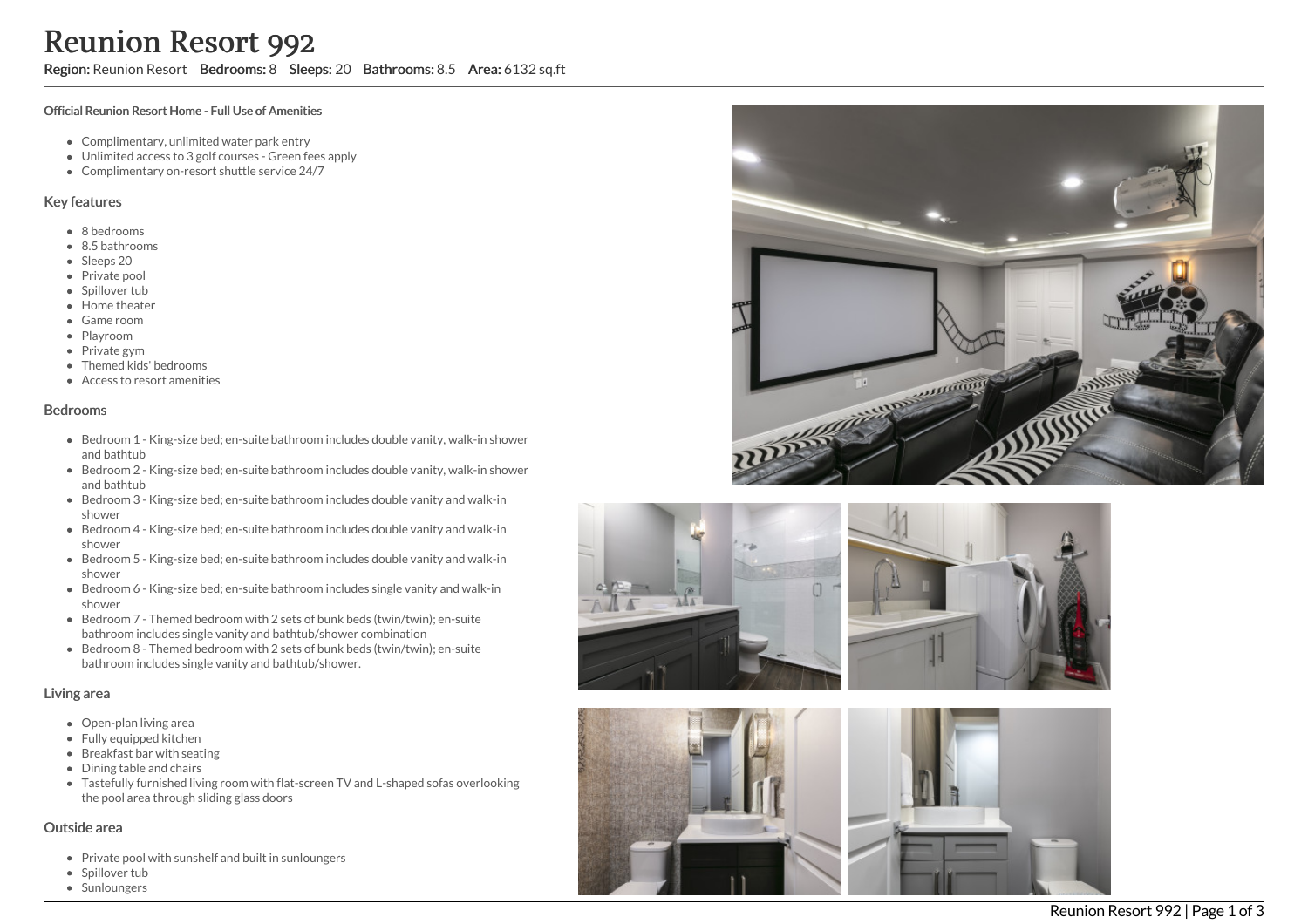- Covered lanai with outdoor kitchen, bar seating, alfresco dining area, pool table and lounge area with outdoor sofas, flat-screen TV and fireplace
- Balcony has a foosball table, large flat-screen TV and outdoor seating

### Home entertainment

- Flat-screen TVs in living area and all bedrooms
- Game room with skee ball, putting green, multi-arcade video game, air hockey table, 2 x large flat-screen TVs, car racing video game, 2x bean bags and balcony access
- Home theater includes projector screen and cinema-style seating
- Play room includes 2 x large flat-screen TVs with a Playstation and XBox, 2x bean bag chairs and an arts/crafts kids table
- Home gym has a flat-screen TV, treadmill and exercise bike

# General

- Air conditioning throughout
- Complimentary wifi
- Bedding and towels included
- Private parking

# Laundry room

- Washer and dryer
- Iron and ironing board

# Children's equipment available for hire

- $\bullet$  Crib
- Stroller
- High chair
- Pack and play

### Places of interest

- Golf course 1 mile
- Supermarket 1 mile
- $\bullet$  Shopping mall 2 miles
- Disney World 6 miles
- Seaworld 15 miles
- Universal Studios 21 miles
- Legoland 25 miles
- Airport 27 miles
- Beaches 75 miles